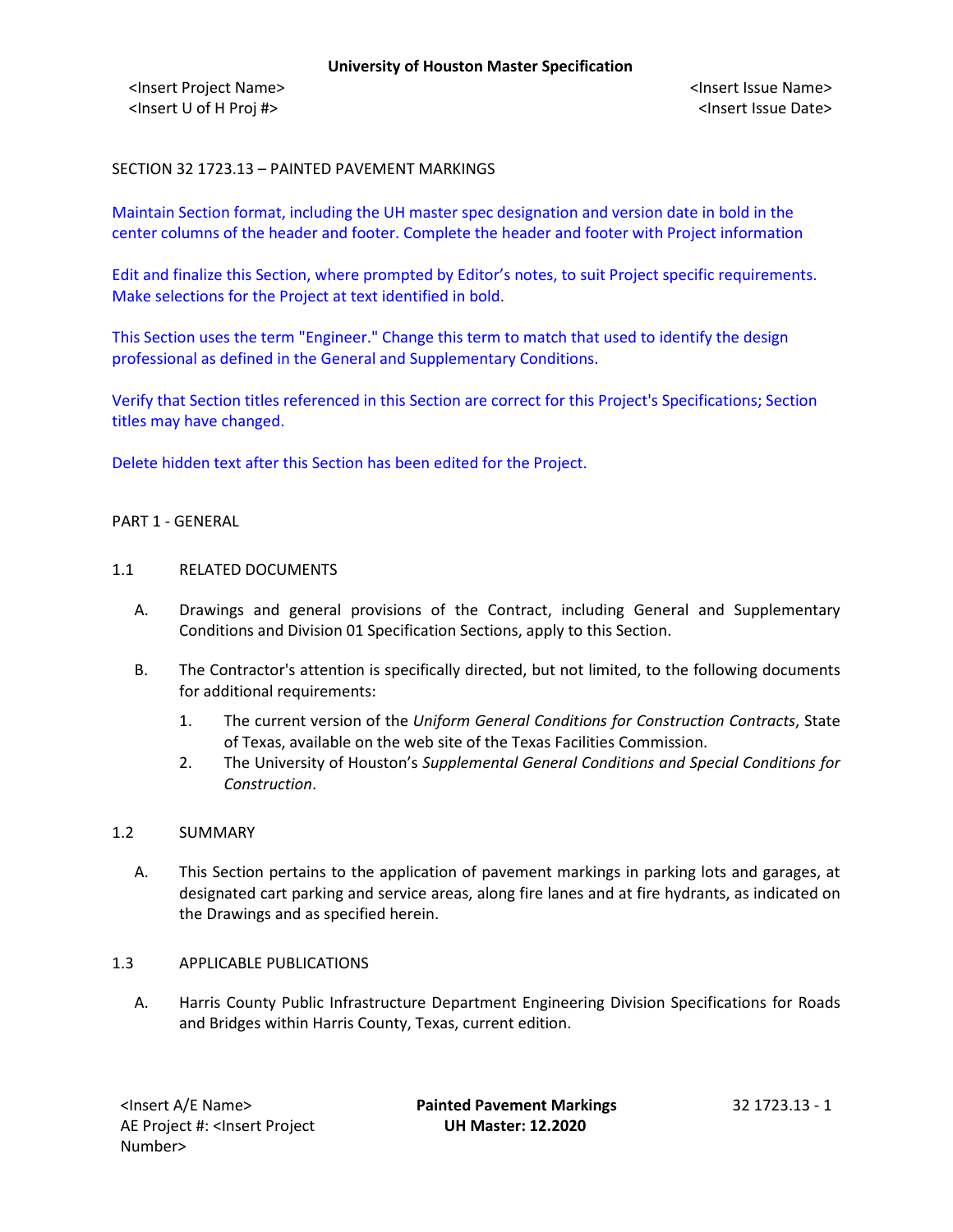<Insert Project Name> <Insert Issue Name> <Insert U of H Proj #> <Insert Issue Date>

## 1.4 SUBMITTALS

- A. Product Data: For each type of product.
- B. Samples: For each exposed product and for each color and texture specified, submit one 4 inch by 4 inch sample on minimum 1/2 inch thick fiber cement board.

## 1.5 PROJECT CONDITIONS

- A. All work shall be in accordance with the Texas Manual on Uniform Traffic Control Devices, current edition.
- B. Proceed with pavement marking only on clean, dry surfaces and at a minimum ambient or surface temperature of 40 degrees F (4 degrees C) for oil-based materials, 50 degrees F (10 degrees C) for water-based materials, and not exceeding 95 degrees F (35 degrees C).

# 1.6 DELIVERY, STORAGE, AND HANDLING

- A. Deliver pavement-marking materials to Project site in original packages with seals unbroken and bearing manufacturer's labels containing brand name and type of material, date of manufacture, and directions for storage.
- B. Store pavement-marking materials in a clean, dry, protected location within temperature range required by manufacturer. Protect stored materials from direct sunlight.

### PART 2 - PRODUCTS

- A. Paint for striping shall conform to Harris County Engineering Specifications Item 676, current edition.
- B. Glass reflective beads for traffic paint shall conform to Harris County Engineering Specification Item 662, current edition.

### PART 3 - EXECUTION

### 3.1 APPLICATION

- A. Do not apply pavement-marking paint until layout, colors, and placement have been verified with Owner.
- B. Allow paving to age for three days before starting pavement marking.
- C. Thoroughly clean pavement surface of all dirt, organic growth, oil, grease, or other materials that will prevent adhesion of the paint to the pavement surface.

| <lnsert a="" e="" name=""></lnsert>                                                          | <b>Painted Pavement Markings</b> | 32 1723.13 - 2 |
|----------------------------------------------------------------------------------------------|----------------------------------|----------------|
| AE Project #: <lnsert project<="" td=""><td><b>UH Master: 12.2020</b></td><td></td></lnsert> | <b>UH Master: 12.2020</b>        |                |
| Number>                                                                                      |                                  |                |